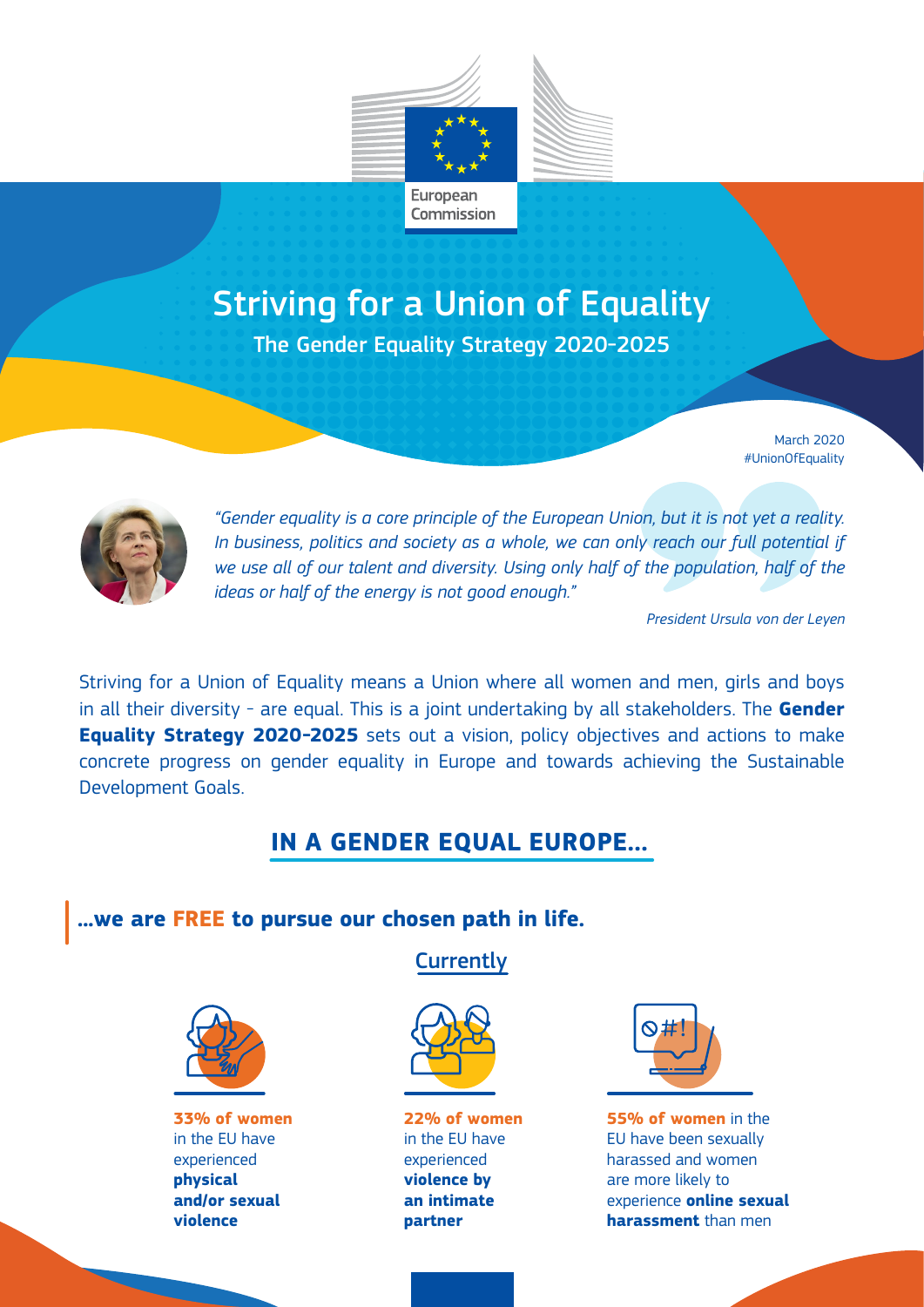#### This will be addressed by concrete actions, including:

- **S** freeing women and girls from gender-based **violence and harassment**
	- by ensuring that EU accedes the Council of Europe Convention on preventing and combating violence against women and domestic violence, or takes alternative legal measures to achieve the objectives of the Convention
	- by clarifying internet platforms' role in addressing illegal and harmful content to make the internet safe for all their users
- by improving our awareness and collecting EU-wide data on the prevalence of gender-based violence and harassment
- and challenging **gender stereotypes in society**
	- by launching an EU-wide awareness raising campaign, focusing on youth

## **…we have equal opportunities to THRIVE in society and the economy.**



#### This will be addressed by concrete actions, including:

**S** making sure that women and men receive **equal pay** for the same work and for work of equal value

- by tabling binding measures on pay transparency by the end of 2020
- **S** making EU-rules on **work-life balance** for women and men work in practice
	- by ensuring that Member States transpose and implement the rules
- by promoting equal uptake of family leaves and flexible working arrangements

improving access to high quality and affordable **childcare and other care services**

- by investing in care services and adopting a Child Guarantee